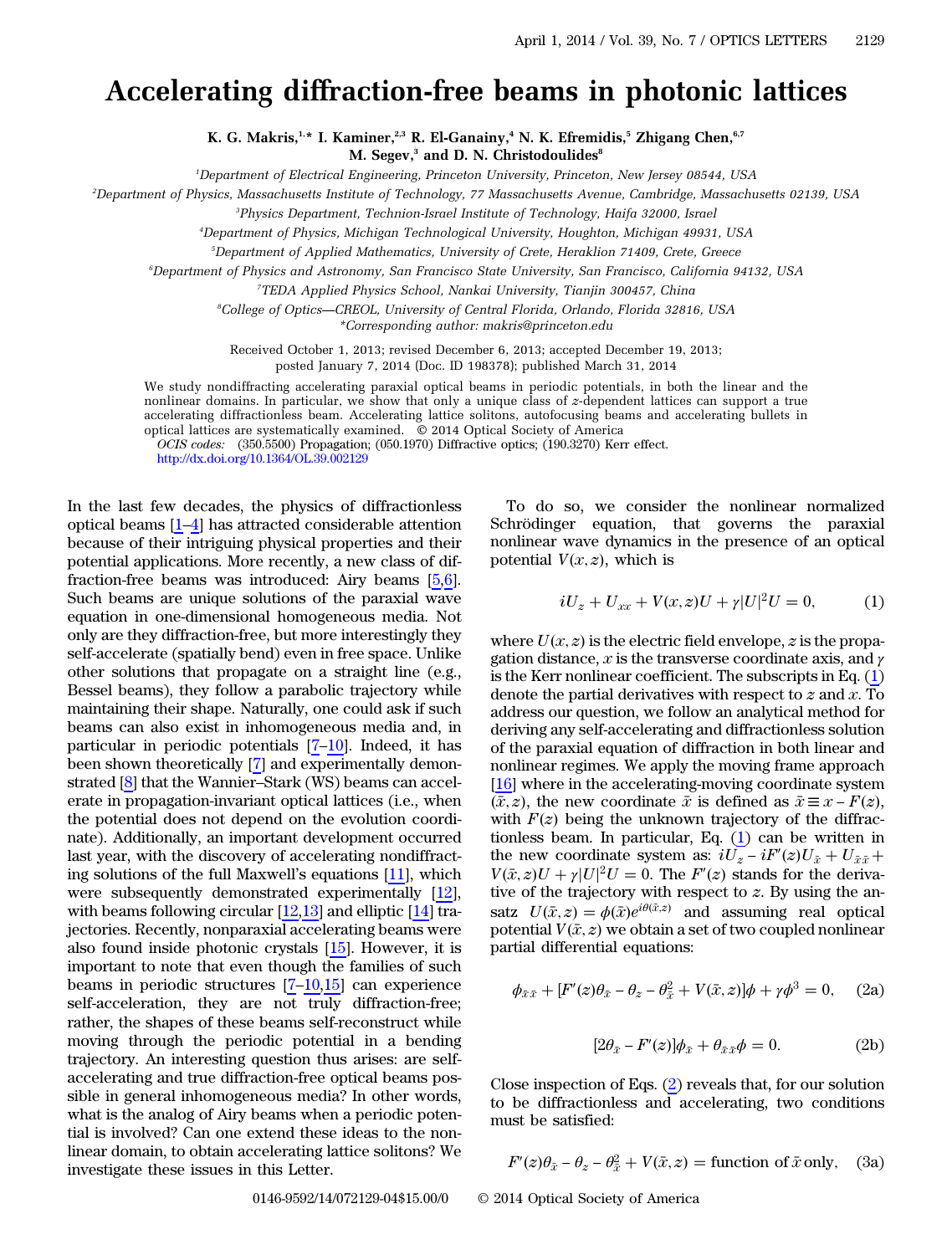$$
\theta_{\bar{x}} = \frac{1}{2}F'(z) = \text{function of } z \text{ only.} \tag{3b}
$$

Equation  $(3a)$  $(3a)$  assures that the beam is diffraction-free since the potential term in Eq.  $(2a)$  $(2a)$  will be a function of  $\bar{x}$  and therefore the beam is stationary in the moving frame of coordinates. Equation ([3b](#page-0-3)) can be rigorously derived by integrating Eq.  $(2b)$  $(2b)$  $(2b)$ . In particular, by multiplying Eq. [\(2b\)](#page-0-4) with  $\phi$  we get  $(\partial/\partial \bar{x})[\theta_{\bar{x}}\phi^2 - (1/2)\bar{F}'(z)\phi^2] = 0$ .<br>Integration of this equation together with the physically Integration of this equation together with the physically reasonable boundary condition  $\lim_{\bar{x}\to\pm\infty}\phi(\bar{x})=0$  leads<br>us directly to Eq. (3b). Next we proceed to solve Eq. (2a) us directly to Eq.  $(3b)$  $(3b)$  $(3b)$ . Next we proceed to solve Eq.  $(2a)$  $(2a)$ based on the conditions of Eqs.  $(3a)$  $(3a)$  and  $(3b)$ . Integration of Eq. ([3b](#page-0-3)) yields  $\theta = (1/2)F'(z)\overline{x} + c_1(z)$ . The last for-<br>mula can be then used to obtain the derivative of  $\theta$  with mula can be then used to obtain the derivative of  $\theta$  with respect to z:  $\theta_z = (1/2)F''(z)\bar{x} + c'_1(z)$ . Substituting the above relations to Eq. (3a) we arrive at above relations to Eq.  $(3a)$  $(3a)$  we arrive at

<span id="page-1-0"></span>
$$
\frac{F'^{2}(z)}{4} - \frac{F''(z)}{2}\bar{x} - c'_{1}(z) + V(\bar{x}, z) = \text{function of } \bar{x}. \tag{4}
$$

It immediately follows that, for Eq.  $(4)$  $(4)$  to be satisfied (given the fact that V is periodic in x), the optical potential  $V(\bar{x}, z)$  in the accelerating frame system should be a function of  $\bar{x}$  only meaning that  $V(\bar{x}, z) = V(\bar{x})$ . This means tion of  $\bar{x}$  only, meaning that  $V(\bar{x}, z) = V(\bar{x})$ . This means<br>that the potential in the lab coordinate system should that the potential in the lab coordinate system should be *z*-dependent  $V = V(x, z)$ . Therefore, diffraction-free<br>and accelerating beams in propagation-invariant optical and accelerating beams in propagation-invariant optical lattices are, rigorously speaking, impossible. That is, for beams to exhibit shape-invariant propagation in periodic structures, the potential should also depend on z. Therefore, for z-dependent optical potentials, Eq. [\(4](#page-1-0)) can be rewritten as:  $\{0.25F'^2(z) - c'_1(z)\} - 0.5F''(z)\overline{x} =$  function<br>of  $\overline{x}$ . In order for this equation to be satisfied we must have of  $\bar{x}$ . In order for this equation to be satisfied we must have  $4c'_1(z) = F'^2(z)$  and  $F''(z) = c_2$ . Integration of the lat-<br>tengoustion loads us to  $F(z) = c_2 z^2$ . Based on this relation ter equation leads us to  $F(z) = c_3 z^2$ . Based on this relation<br>for the trajectory  $F(z)$  we can calculate  $c_3(z)$  and then for the trajectory  $F(z)$ , we can calculate  $c_1(z)$  and then<br>find the unknown function  $\theta(\bar{x}, z)$ . After few steps the refind the unknown function  $\theta(\bar{x}, z)$ . After few steps the re-<br>sult we obtain is  $\theta(\bar{x}, z) = c_2 \bar{x} z + (c^2/3) z^3$ . By changing sult we obtain is  $\theta(\bar{x}, z) = c_3 \bar{x}z + (c_3^2/3)z^3$ . By changing the notation of  $c_2$  to  $a \equiv c_3$  we can write the trajectory the notation of  $c_3$  to  $a \equiv c_3$ , we can write the trajectory  $F(z)$  and the phase  $\theta(\bar{x}, z)$  as  $F(z) = az^2$ ,  $\theta(\bar{x}, z)$ <br> $a\bar{x}z + (a^2z^3/3)$ . By substituting the expressions  $a\bar{x}z + (a^2z^3/3)$ . By substituting the expressions for<br> $F(z)$  and  $\theta(\bar{x} z)$  into Eq. (2a) we can find the general  $F(z)$  and  $\theta(\bar{x}, z)$  into Eq. [\(2a](#page-0-1)), we can find the general solution of Eq. (1) which is solution of Eq.  $(1)$  $(1)$ , which is

$$
V(x, z) = V_0(\bar{x}) - \lambda,
$$
 (5a)

<span id="page-1-3"></span><span id="page-1-2"></span><span id="page-1-1"></span>
$$
U(x, z) = \phi(x, z) \exp[i(axz - 2a^2z^3/3)],
$$
 (5b)

$$
\phi_{\bar{x}\bar{x}} + [V_0(\bar{x}) - a\bar{x}]\phi + \gamma\phi^3 = \lambda\phi,
$$
 (5c)

where  $V_0(\bar{x})$  represents a given optical potential in the moving frame and  $\lambda$  is a real constant. More specifically moving frame, and  $\lambda$  is a real constant. More specifically, for the z-dependent potential  $V(x, z) = V_0(\bar{x}) - \lambda$ , the dif-<br>fraction-free and accelerating beam  $U(x, z)$  that satisfies fraction-free and accelerating beam  $U(x, z)$  that satisfies<br>Eq. (1) is given by Eq. (5b), where  $\phi(x, z)$  is an eigenmode Eq. [\(1](#page-0-0)) is given by Eq. [\(5b\)](#page-1-1), where  $\phi(x, z)$  is an eigenmode<br>of Eq. (5c) in the moving frame with corresponding eigenof Eq.  $(5c)$  $(5c)$  in the moving frame with corresponding eigenvalue  $\lambda$ . Evidently, it is clear from Eqs. [\(5](#page-1-3)), that the only acceptable trajectory for a self-accelerating and diffraction-free beam in one-dimensional periodic potential is

the parabolic one  $F(z) = az^2$  (as in the case of the Airy<br>beam in free space). More specifically, for a parabolically beam in free space). More specifically, for a parabolically bending lattice  $V_0(x - \alpha z^2)$ , the modes of the WS<br>Hamiltonian [17]  $\partial_{zz} + V_0(\bar{x}) - \alpha \bar{x}$  (corresponding to Hamiltonian  $[\underline{17} \quad \overrightarrow{\partial_{\bar{x} \bar{x}}} + V_0(\bar{x}) - a\bar{x}$  (corresponding to eigenvalue i) of the shape-invariant lattice  $V_0(\bar{x})$  in the eigenvalue  $\lambda$ ) of the shape-invariant lattice  $V_0(\bar{x})$  in the moving frame are the only accelerating and diffractionmoving frame are the only accelerating and diffractionfree beams of the lab-frame Hamiltonian  $\partial_{xx}$  +  $V_0(x - az^2)$ . The phase dependence is that of the Airy beam in free space [5.6]. The same connection between beam in free space  $[5,6]$  $[5,6]$  $[5,6]$ . The same connection between the WS lattice solitons in the moving frame and the accelerating solitons in the lab frame holds in the nonlinear domain.

At this point we have to note that for the special case of free space  $V = 0$ , Eq. ([5c\)](#page-1-2) reduces to the well-known Airy equation  $\phi_{\bar{x}\bar{x}} - \bar{x}\phi = 0$ , which leads to the Airy beams [\[5](#page-3-2),[6\]](#page-3-3). Likewise, more general diffractionless and accelerating beams with nonparabolic trajectories of the type  $F(z) = cz^2 + z^3/3$  or  $F(z) = cz^2 - 2 \sin z$ <br>can be constructed by assuming more general forms of can be constructed by assuming more general forms of the optical potentials of the type  $V(\bar{x}, z) = V_0(\bar{x})$ <br> $A(z)\bar{x} + B(z)$ ; these lead to more complicated potential  $A(z)\bar{x} + B(z)$ ; these lead to more complicated potentials<br>in the lab frame which we are not going to consider here in the lab frame, which we are not going to consider here.

For demonstration purposes and without any loss of generality, we consider one spatial dimension even though our results are valid for any type of periodic potential in both spatial dimensions. We consider the potential  $V_0(\bar{x}) = A \cos^2(\bar{x})$  in the moving frame of reference,<br>which corresponds to  $V(x, \bar{x}) = A \cos^2(x - \bar{x})^2 - \lambda$  in the which corresponds to  $V(x, z) = A \cos^2(x - az^2) - \lambda$  in the lab frame. The potential is z-dependent [18] and periodic lab frame. The potential is  $z$ -dependent [[18\]](#page-3-14) and periodic for every value of the propagation distance  $z$  (insets of Fig. [1](#page-1-4)). Such solution exists only for a parabolic  $F(z)$  =  $\frac{a_2^2}{2}$  trajectory. In other words, these parabolically bent lattices are the only ones supporting diffraction-free

<span id="page-1-4"></span>

Fig. 1. (a) Truncated WS beam (solid lines) of the lattice in the moving frame for  $a = 1$  at  $z = 0$  (the dotted lines represent the waveguide channels). (b) Linear propagation dynamics of the beam of  $(a)$  in a z-dependent linear potential.  $(c)$ ,  $(d)$  Same quantities as in (a), (b) but for a lattice with  $a = 0.01$ . Both insets illustrate the z-dependent lattice in the lab frame (the vertical axis: propagation distance z, horizontal axis: transverse coordinate  $x$ ).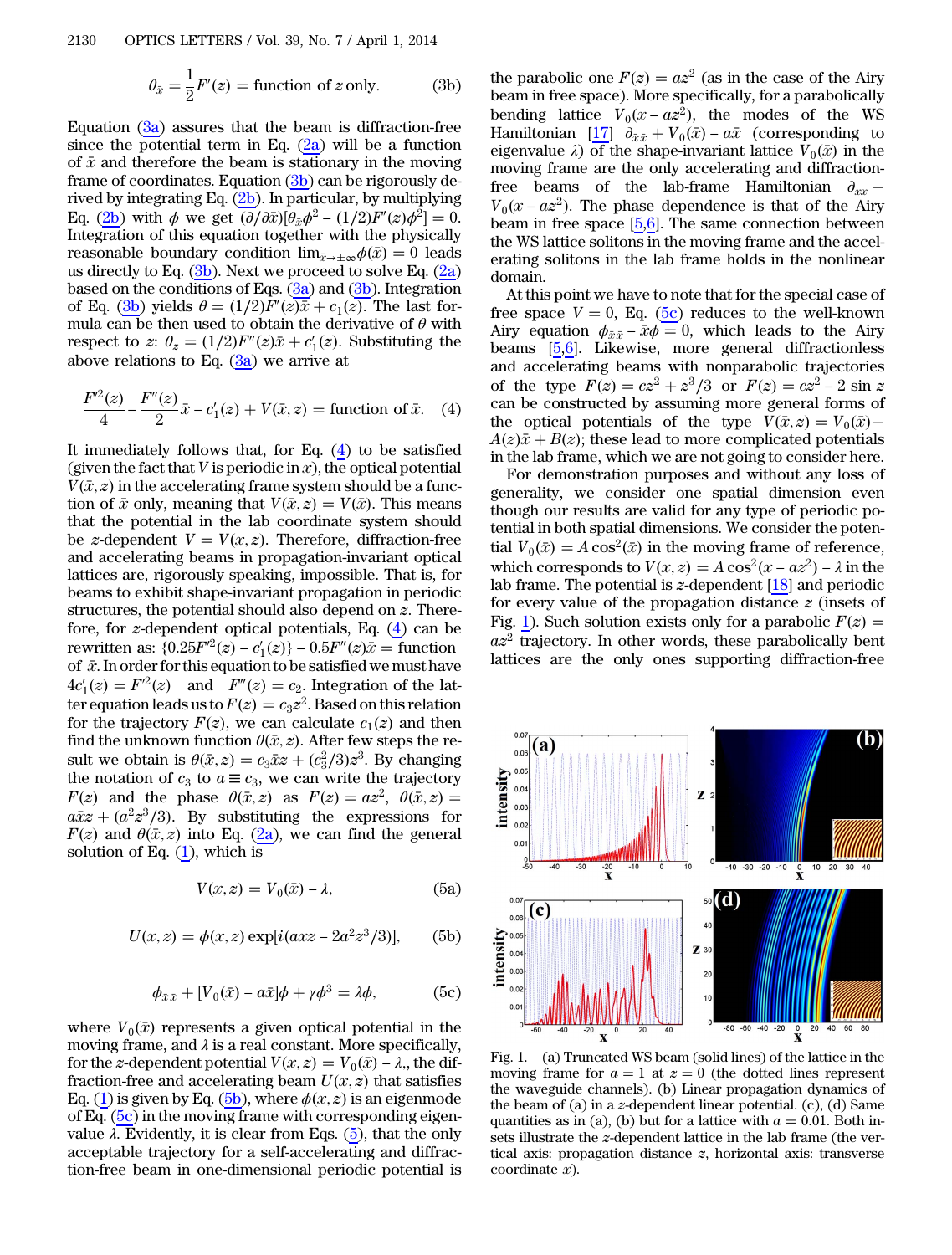and accelerating optical beams in one spatial dimension. Any other bent lattice would lead to radiation losses.

Figures [1](#page-1-4) illustrate the field profiles at the input  $z = 0$ [Figs.  $1(a)$  and  $1(c)$ ] and the diffraction dynamics [Figs.  $1(b)$  and  $1(d)$ ] in the corresponding *z*-dependent lattice, for the two cases of  $A = 1$ ,  $a = 1$  [Figs. [1\(a\)](#page-1-4) and  $1(b)$ ] and  $A = 1$ ,  $a = 0.01$  [Figs. [1\(c\)](#page-1-4) and  $1(d)$ ], respectively. Evidently, in both cases the beams accelerate along parabolic trajectories and they do not experience any diffraction. Therefore, these beams are diffractionless and accelerating. The bending of the lattice itself also follows a parabolic trajectory, as shown in the insets in Figs.  $1(b)$  and  $1(d)$ . Even though the lattice is bent (z-dependent), there are no radiation losses upon propagation. The linear coefficient  $\alpha$  controls the spatial distribution of the WS modes. In the first case, the WS modes resemble Airy beams since the linear refractive index tilt  $a = 1$  is high with respect to the refractive index difference  $A = 1$  (related to the coupling between neighboring channels), and the input WS profile is exponentially truncated. In the second regime, when the linear tilt is much smaller than the parameter A, the WS modes are spatially confined and still asymmetric in their intensity profile since they are composed of higher bands Floquet–Bloch modes. We have to note at his point that the center of mass of our beams does follow the parabolic trajectory.

The above results can be extended to the nonlinear regime, for  $\gamma = 1$  (self-focusing). In this case, the diffraction-free and accelerating solutions are localized because of the nonlinearity and are given by Eqs.  $(5)$  $(5)$ , where  $\lambda$  represents the soliton eigenvalue (nonlinear phase shift). In Fig.  $2(a)$  we can see a highly confined accelerating lattice soliton for  $A = 1$ ,  $a = 0.001$  and in Fig. [2\(b\)](#page-2-0) the dynamics of the same soliton in a lattice that follows the  $x =$  $(0.035z)^{1.5}$  trajectory that bends less than the parabolic

<span id="page-2-0"></span>

Fig. 2. (a) Highly confined accelerating lattice soliton for  $A = 1$ ,  $a = 0.001$  in a parabolically bended lattice and (b) dynamics of the same soliton in a lattice that follows the different trajectory  $x = (0.035z)^{1.5}$ . In both cases the nonlinearity is self-focusing self-focusing.

one. We can see that the soliton is breathing upon propagation and experiences radiation losses, since only in the unique class of parabolically bended potentials diffraction-free and accelerating solitons exist. Thus, we have identified a unique correspondence between WS lattice solitons of the moving frame and accelerating selftrapped beams in a parabolically bending periodic potential. The nonlinear accelerating beams recently introduced in [\[16](#page-3-12)] are completely different physical entities from the accelerating lattice solitons we studied above. Their existence bifurcation curves, stability properties as well as their field profiles are not the same since the underlying linear problem is different for the free-space and the lattice geometry.

Thus far, we have examined the existence and the evolution of diffractionless and accelerating beams in parabolically bent periodic potentials. A physically relevant question is what happens when the lattice is invariant in  $z$  and is not bent. This question has been previously examined within the context of coupled-mode theory, and it would be of interest to extend this study beyond this tight binding regime. For low refractive index contrast, higher band effects become more profound and the accelerating and diffracting WS modes are characterized by asymmetric intensity lobes, as illustrated in Fig.  $3(a)$ . As such, the *z*-dependence of the lattice is crucial for the diffraction-free character of these WS beams.

Next we demonstrate, that in stationary (propagationinvariant) lattices, we can use such accelerating WS beams to construct autofocusing beams [[19,](#page-3-15)[20](#page-3-16)] and spatiotemporal Airy–Bessel discrete bullets. In particular, a judicious superposition of two WS modes, can give us an autofocusing beam in a stationary lattice. The appearance of an abrupt focus inside the lattice is illustrated in Fig.  $(3(b))$ . The optical intensity at the focus plane is confined to a few waveguide channels. In contrast to autofocusing beams constructed by caustics engineering  $[9,10]$  $[9,10]$  $[9,10]$ , autofocusing in the present scenario arises from a carefully designed superposition of the modes of two WS-Hamitonians  $\partial_{\bar{x}\bar{x}} + \cos^2(\bar{x}) \pm 0.01\bar{x}$ .<br>Finally we consider propagation of accelera

Finally, we consider propagation of accelerating optical pulses in uniform periodic potentials. Within the coupled-mode theory approximations, the diffraction dynamics is governed by the normalized equation  $i(\partial u_n/\partial z) + (\partial^2 u_n/\partial t^2) + u_{n+1} + u_{n-1} = 0$ , where the second term accounts for dispersion t is the time and second term accounts for dispersion, t is the time, and  $u_n$  the field amplitude at the *n*th channel [[7\]](#page-3-4). In this regime one can derive the following analytic expression,

<span id="page-2-1"></span>

Fig. 3. Diffraction dynamics of (a) a single WS mode and (b) an autofocusing beam (superposition of two WS modes) in a propagation-invariant lattice with  $A = 1$ ,  $a = -0.01$ . In both cases the optical intensities of the propagating beams are depicted for various values of the propagation distance.